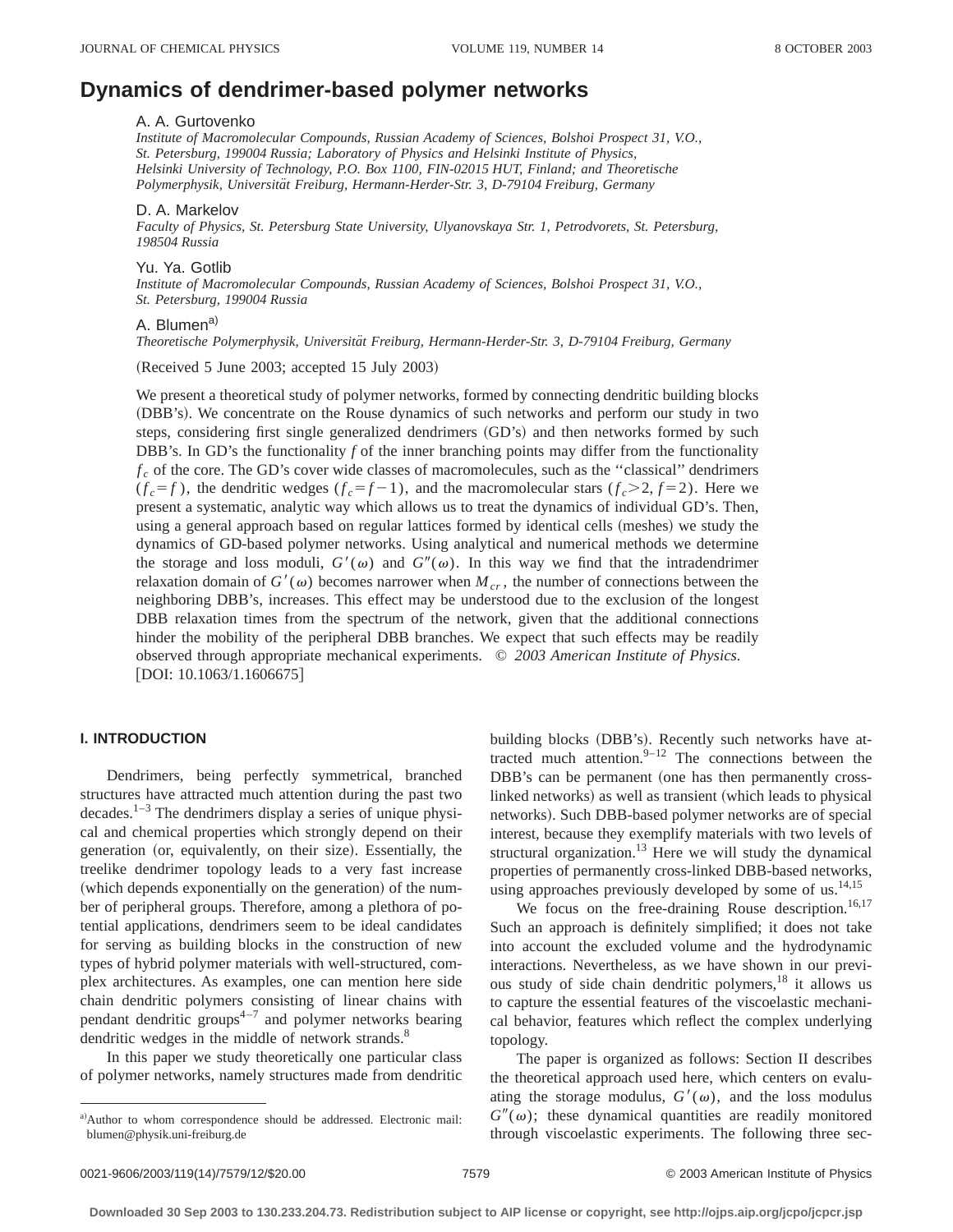

FIG. 1. Examples for the polymer systems under study. Shown are (A) a single dendrimer and (B) the first connecting steps of four such dendrimers in the building of a 2D polymer network.

tions are devoted to the study of the specific systems we are interested in. We proceed in two steps: In Sec. III we consider the Rouse dynamics of single (unconnected) generalized dendrimers (GD's). Here we extend the theoretical approach developed previously for "classical" dendrimers<sup>19</sup> and for dendritic wedges $18$  to wider classes of dendritic structures, the GD's; in GD's the functionalities of the core and of the inner branching points are independent of each other. In Sec. IV we recall a general method for determining the dynamics of networks consisting of identical cells (meshes) of arbitrary internal structure, cells which are connected into regular (say, cubic or square) lattices. In Sec. V we apply this approach to GD-based polymer networks, and study in particular how the number of connections between neighboring DBB's affects the dynamics of the resulting, global network. In Sec. VI we end the paper with a short summary and conclusions.

# **II. THEORETICAL MODEL**

As stressed, we develop our study of the dynamics of GD-based polymer networks in two steps: First, we focus on single (unconnected) GD's; then we study networks formed from such GD's, see Fig. 1 as an example. We model both the single GD and also the GD-based polymer networks by representing their monomers through beads, attached to each other by elastic springs with elasticity constant *K*. In this way we treat the dynamics of the systems under study in the framework of the so-called generalized Gaussian structures<sup>20–22</sup> (GGS's). The GGS's represent the extension of the classical Rouse model<sup>16,17</sup> for linear polymer chains to systems of arbitrary topology. For simplicity, we will let all beads of the GGS be subject to the same friction constant  $\zeta$ with respect to the effective viscous medium (the solvent). Clearly, we aim to have a very simple description; note that the GGS approach allows extensions, such as having beads of different kinds differ in their friction constants.<sup>23</sup>

The Langevin equation of motion for the *l*th bead of the GGS reads then

$$
\zeta \frac{d\mathbf{R}_l(t)}{dt} + K \sum_{m=1}^{N_{\text{tot}}} A_{lm} \mathbf{R}_m(t) = \zeta \mathbf{w}_l(t), \qquad (1)
$$

where  $\mathbf{R}_i(t)$  is the position vector of the *l*th GGS bead, **A**  $=\{A_{lm}\}\$ is the connectivity matrix of the given GGS (here: GD and GD-based networks), and  $N_{\text{tot}}$  is the total number of beads (monomers) in the GGS considered. In Eq.  $(1)$  the nondiagonal element  $A_{lm}$  equals  $(-1)$  if the *l*th and *m*th beads are connected, and 0 otherwise; the diagonal element *Amm* equals the number of bonds emanating from the *m*th bead. The thermal noise  $\zeta \mathbf{w}_l(t)$  is assumed to be Gaussian, with  $\langle \mathbf{w}_l(t) \rangle = 0$  and  $\langle \mathbf{w}_{l\alpha}(t) \mathbf{w}_{m\beta}(t') \rangle = 2k_B T \delta_{lm} \delta_{\alpha\beta}$  $\frac{3}{2}$   $\frac{\delta(t-t')}{\zeta}$  (here  $\alpha$  and  $\beta$  denote the *x*, *y*, and *z* directions).

Now, a typical macroscopic way to test the response of polymeric media consists in measuring the complex (shear) modulus  $G^*(\omega)$ , which sets in under the influence of an external harmonic strain field; $^{24}$  this field acts on the polymer through the solvent and produces stress. The theoretical determination of  $G^*(\omega)$  proceeds along classical lines for Rouse-type models, see, e.g., Refs. 17 and 25. In this way, for single GGS's (this corresponds to very dilute solutions) the storage modulus  $G'(\omega)$  and the loss modulus  $G''(\omega)$ [these are the real and the imaginary parts of  $G^*(\omega)$ ] are given  $by<sup>17</sup>$ 

$$
G'(\omega) = C \frac{1}{N_{\text{tot}}} \sum_{i=2}^{N_{\text{tot}}} \frac{(\omega \tau_0 / 2\lambda_i)^2}{1 + (\omega \tau_0 / 2\lambda_i)^2}
$$
(2)

and

$$
G''(\omega) = C \frac{1}{N_{\text{tot}}} \sum_{i=2}^{N_{\text{tot}}} \frac{\omega \tau_0 / 2\lambda_i}{1 + (\omega \tau_0 / 2\lambda_i)^2}.
$$
 (3)

In Eqs. (2) and (3) *C* equals  $\nu k_BT$ , where  $\nu$  is the number of beads (monomers belonging to polymers) per unit volume in the system (macromolecules and solvent) under study; the  $\lambda_i$ are the eigenvalues of the connectivity matrix **A** of the given GGS, and  $\tau_0 = \zeta/K$  is the characteristic relaxation time. We have chosen the unique, vanishing eigenvalue of the GGS to be  $\lambda_1$ , i.e., we set  $\lambda_1=0$ . Now  $\lambda_1$  corresponds to the translation of the system as a whole, and it does not contribute to the moduli; hence the sums in Eqs.  $(2)$  and  $(3)$  start with *i*  $=$  2. Note also the factor 2 in the relaxation times  $\tau_i$  $t = \tau_0/2\lambda_i$  of Eqs. (2) and (3); this factor arises from the second moment of the displacements involved in computing the stress, and we refer to Ref. 17 for a detailed derivation of this fact.

It is noteworthy that even for concentrated solutions, as long as entanglement effects are still negligible (this holds for polymers of low molecular weight),  $G'(\omega)$  and  $G''(\omega)$ continue to follow the structure of Eqs.  $(2)$  and  $(3)$ , the only difference<sup>24</sup> being a change in the prefactor  $C$ . Given that we are mostly interested in the slopes of  $G'(\omega)$  and  $G''(\omega)$ , we will present in the following all our results in terms of the reduced storage and loss moduli,  $[G'(\omega)]$  and  $[G''(\omega)]$ ;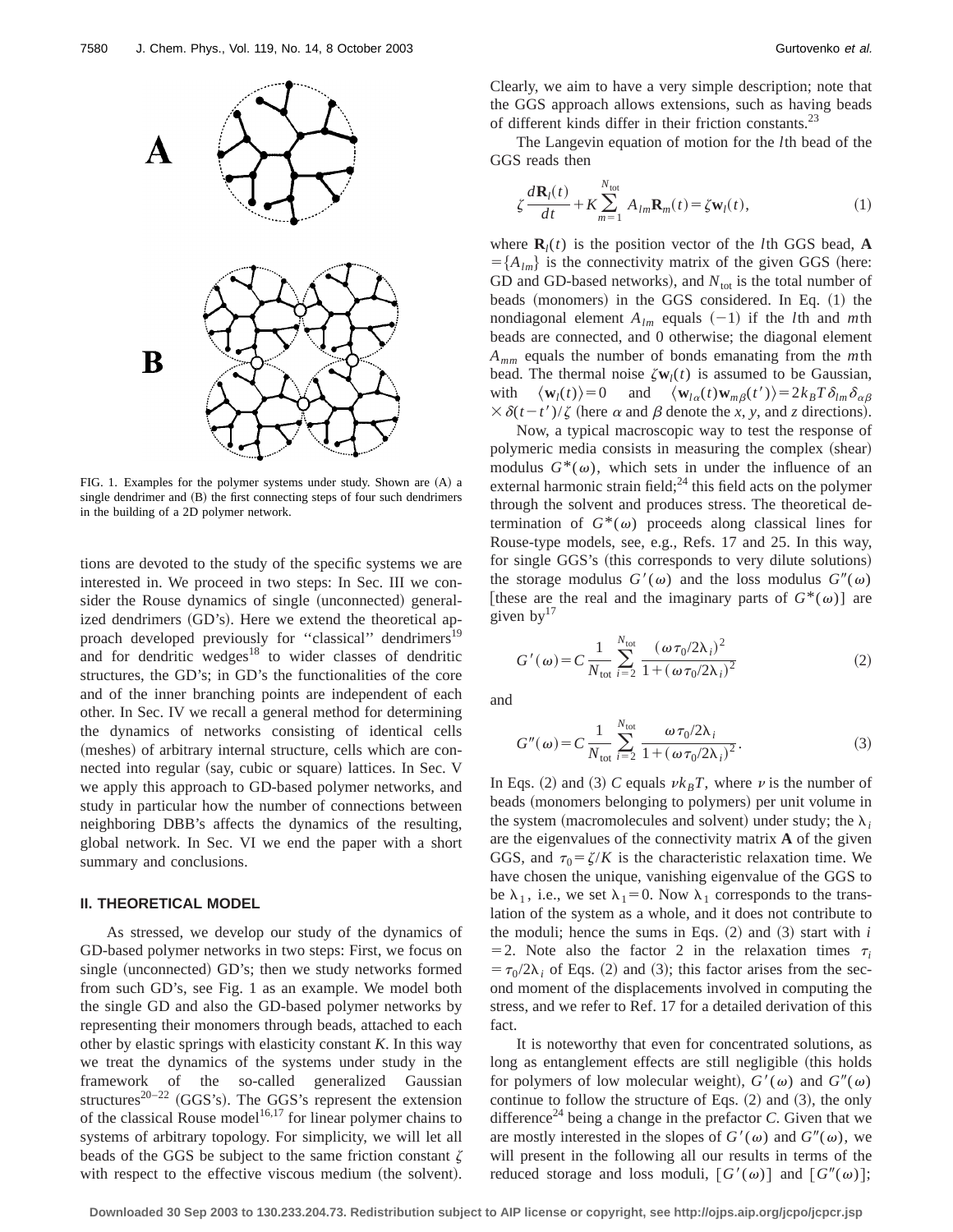these are obtained by setting  $C=1$  in Eqs. (2) and (3). Note also the fundamental fact that the eigenfunctions of the connectivity matrix of the GGS do not appear in Eqs.  $(2)$  and (3); in the Rouse GGS scheme the shear modulus  $G^*(\omega)$ depends only on the eigenvalues. Thus, in order to be able to evaluate  $G'(\omega)$  and  $G''(\omega)$ , it suffices to determine the eigenvalues  $\lambda_i$  (or the relaxation times  $\tau_i$ ) only. This simplifies considerably the solution of the dynamical problem for the GD systems we are interested in.

## **III. SINGLE GENERALIZED DENDRIMERS**

We begin by considering the Rouse dynamics of single GD's. Now the dendrimer problem has encountered much theoretical interest, both in what analytical works on the equilibrium and dynamic properties are concerned,  $26-38$  as well as in terms of efforts based on computer simulations.<sup>39-43</sup> Most of the existing analytical studies on the dynamics of polymers use the Rouse or the Zimm description and require at a certain stage the diagonalization of the corresponding connectivity matrices by means of analytical<sup>26,28,31</sup> or numerical methods.<sup>32-34,37,38</sup> Now, for very large structures [large  $N_{\text{tot}}$  in Eq. (1)] numerical diagonalization methods are extremely time consuming; given that all the eigenvalues are needed, today's reasonable limit (in terms of computer time and accuracy) is around  $N_{\text{tot}} \approx 10^4$ . Also, depending on the structure, the direct analytical diagonalization of the connectivity matrices is in general (if at all possible) very cumbersome. Recently, we proposed to use for dendrimer-type structures an approach which allows us to find the eigenvalues (and the corresponding relaxation times) in a more analytically minded way.18,19 The method was first developed for "classical" dendrimers<sup>19</sup> (the functionality of a core is the same as that of the inner beads), and then applied to dendritic wedges<sup>18</sup> (a wedge has one main branch less than the classical dendrimer).

However, more general structures are possible, e.g., in which the functionality of the inner branching points and the functionality of the core differ.<sup>35,36</sup> In this paper we extend our analytical approach to finding the eigenvalues to these more general cases. Now, a generalized dendrimer, GD, is characterized by the functionality of the core,  $f_c$ , by the functionality of the other inner branching points, *f*, and by the number of generations, *g*. Such GD's represent a whole series of structures, which include the classical dendrimers<sup>19</sup>  $(f_c = f)$  and the dendritic wedges<sup>18</sup>  $(f_c = f - 1)$  previously considered. Furthermore, also star polymers are GD's; for star polymers  $f=2$  and  $f_c$  is the number of arms.

Exemplarily, we depict in Fig. 2 a GD with  $f_c = 4$  and  $f=3$ . Given that the generation zero,  $g=0$ , consists of the  $core$  (the central bead) of the GD, Fig. 2 shows the GD at generation  $g = 3$ . Now, a GD with given  $f_c$ ,  $f$ , and  $g$  consists of  $N_d$  monomers (beads), where

$$
N_d = f_c \frac{(f-1)^g - 1}{f-2} + 1 \quad \text{for } f \ge 3
$$
 (4)

and

$$
N_d = (f_c g + 1) \quad \text{for } f = 2.
$$



FIG. 2. A generalized dendrimer (GD) of third generation ( $g=3$ ) which has  $f_c$ , the core functionality equal to 4, and  $f$ , the functionality of the inner branching points equal to 3.

In order to find analytically the eigenvalues of such a GD, it is important, as in our former studies,  $^{18,19}$  to focus on the underlying topological symmetry; in fact, taking this symmetry already at a very early stage into account, simplifies considerably the analytical procedure. Fundamental here is to note that the eigenmodes of the GD belong to two general classes: Class (i) involves normal modes in which the central core is mobile, class (ii) consists of normal modes with an immobile central core.

A method which allows to determine analytically the eigenvalues and eigenfunctions of GD's is presented in the Appendix; the procedure is similar to our work in Refs. 18 and 19. Summarizing the results of the Appendix, normal modes with a mobile core, class (i), have eigenvalues  $\lambda_k$  of the form

$$
\lambda_k = f - 2\sqrt{f - 1} \cos \psi_k, \tag{6}
$$

see Eq. (A8), the  $\psi_k$  obeying Eq. (A11):

$$
\sin(g+1)\psi_k = \frac{f-f_c - 1}{\sqrt{f - 1}} \sin g \psi_k.
$$
 (7)

When the inequality of Eq. (A12),  $(g+1)/g$ .  $-1/\sqrt{f-1}$ , holds, Eq. (6) leads to a total of *g* distinct solutions. Otherwise, i.e., for  $(g+1)/g \le |f-f_c-1|/\sqrt{f-1}$ , one has only  $(g-1)$  "spatially periodic" normal modes, see Eqs.  $(6)$  and  $(7)$ . In this case there appears one additional spatially exponential normal mode. There are now two cases to consider for the spatially exponential normal mode. When  $(f - f_c - 1)$  is positive, the new eigenvalue reads

$$
\Lambda = f - 2\sqrt{f - 1} \cosh \psi,\tag{8}
$$

in which  $\psi$  fulfills

$$
\sinh(g+1)\psi = \frac{f-f_c-1}{\sqrt{f-1}}\sinh g\,\psi;\tag{9}
$$

see Eqs.  $(A14)$  and  $(A15)$ . In the opposite case, when  $(f - f_c - 1)$  is negative, one has another kind of spatially exponential normal mode, whose eigenvalue is given by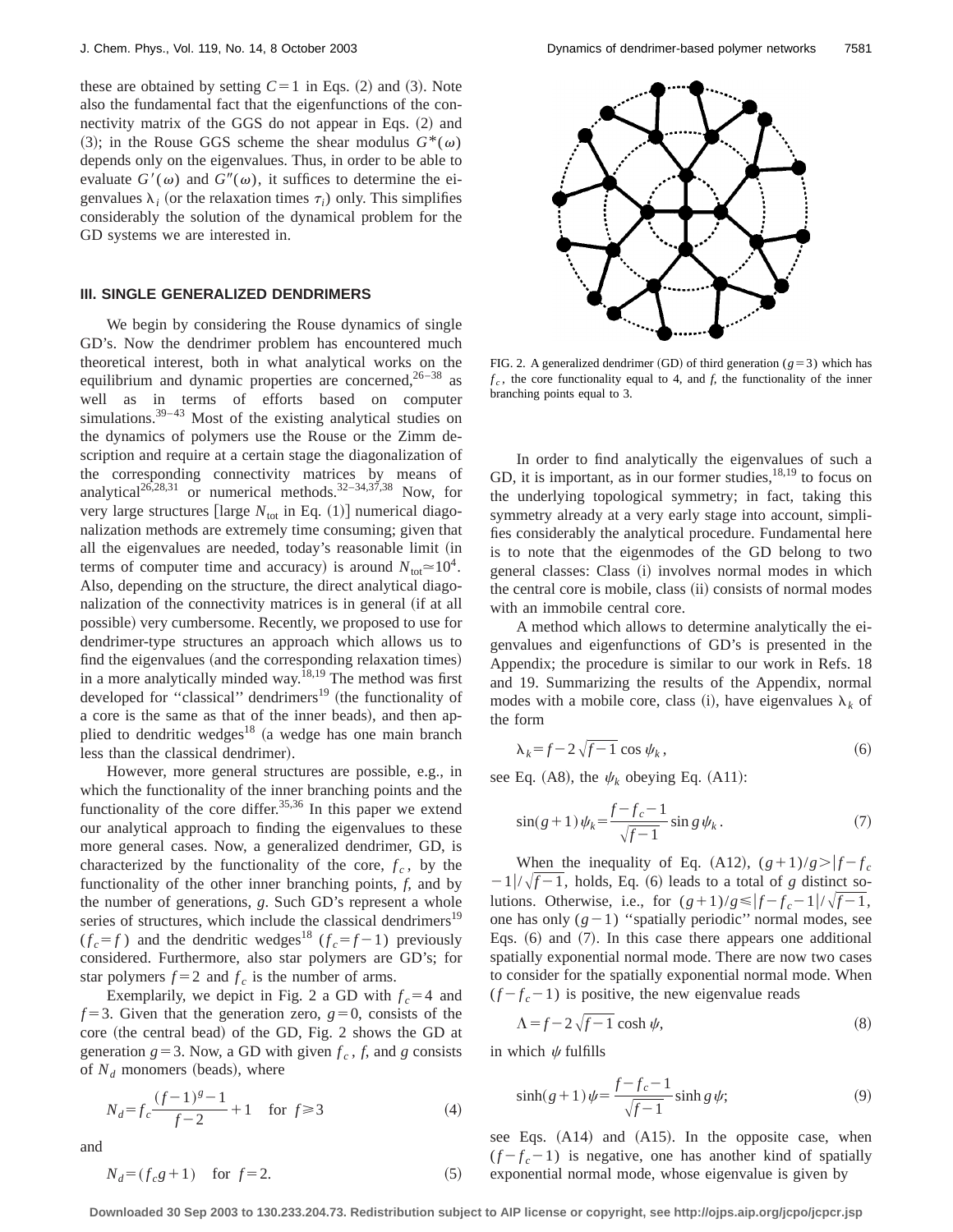$$
\Lambda = f + 2\sqrt{f - 1} \cosh \psi,\tag{10}
$$

where  $\psi$  is determined from

$$
\sinh(g+1)\psi = -\frac{f-f_c-1}{\sqrt{f-1}}\sinh g\,\psi;\tag{11}
$$

see Eqs. (A17) and (A18). Moreover, the case  $f - f_c - 1 = 0$ need not be considered here, since for it  $(g+1)/g$ .0 always holds; it corresponds to dendritic wedges, whose class  $(i)$ modes are all spatially periodic.

We end the considerations to class  $(i)$  by noting that the eigenvalue  $\lambda_1=0$  also belongs to it;  $\lambda_1$  corresponds to the displacement of the dendrimer as a whole, under the influence of fluctuating forces. Note that the  $(g+1)$  eigenvalues found for the normal modes of class (i) are nondegenerate; the situation is in general distinct for the modes of class  $(ii)$ , as we will show in the following.

Before doing this, we first stop to remark that GD's have in general in class (i) *both* spatially periodical and spatially exponential normal modes. This differs from the situation for classical dendrimers<sup>19</sup> and for dendritic wedges,<sup>18</sup> where for class (i) only spatially periodic normal modes exist. It is namely straightforward to verify that for dendrimers,  $f_c = f$ , and for dendritic wedges,  $f_c = (f - 1)$ , the inequality of Eq.  $(A12)$  is automatically fulfilled. For GD's it is important to notice that in class (i) the eigenvalue connected to a spatially exponential normal mode (when it exists) does not decrease strongly with increasing  $g$ , see the Appendix; in class  $(i)$  the minimal, nonvanishing eigenvalue is almost independent of  $N_d$  (or, for that matter, of *g*). Hence, as found earlier for the classical dendrimers, $19,31$  the normal modes which determine the long time behavior belong to class (ii).

The normal modes of class (ii) have an immobile core. We remark that for this class the eigenvalues and the structure of the eigenfunctions are the same as for the classical dendrimers19 and for the dendritic wedges.18 For *f* and *g* fixed, changes in  $f_c$  ( $f_c \ge 2$ ) lead only to changes in the degeneracy of the eigenvalues. In the special case when only the core is immobile, the eigenvalues  $\lambda_k$  are again given by Eq. (6) but the  $\psi_k$  fulfill now

$$
\sin(g+1)\psi_k = \sqrt{f-1}\sin g\,\psi_k\,;\tag{12}
$$

see Eq.  $(A25)$ . Again we have a situation in which the number of distinct solutions  $\psi_k$  depends on a relation between the parameters of the system under study. Thus Eq.  $(12)$  provides a total of *g* distinct solutions if  $(g+1)$ . Note that this condition is fulfilled only in three cases, namely for  $(f=3; g=1)$ , for  $(f=3; g=2)$ , and for  $(f=4; g=1)$ . In all other cases, i.e., for  $(g+1) \le \sqrt{f-1}g$ , Eqs. (6) and (12) give only  $(g-1)$  solutions. Then, an additional solution appears, leading to an eigenvalue of the form of Eq.  $(8)$ , with  $\psi$  being given by Eq.  $(A27)$ :

$$
\sinh(g+1)\psi = \sqrt{f-1}\sinh g\psi.
$$
 (13)

In contrast to the class (i) normal modes, this eigenvalue is  $(f_c - 1)$  times degenerate.

In general, the GD motion may be such as to leave large groups of noncore beads immobile; then the eigenvalues  $\lambda_k$ are still given by Eq.  $(6)$ , with  $\psi_k$  obeying Eq.  $(A30)$ :

$$
\sin(g+1-n)\psi_k = \sqrt{f-1}\,\sin(g-n)\psi_k\,. \tag{14}
$$

Here  $0 \le n \le (g-1)$ , and *n* denotes the last generation in which *all* beads are immobile. As in the case of an immobile core, Eq. (14) has  $(g - n)$  distinct solutions if  $(g - n + 1)$  $\sqrt{f-1(g-n)}$ . Otherwise, when  $(g-n+1) \le \sqrt{f-1(g-n)}$  $(n-1)$ , Eq. (14) has only  $(g-n-1)$  solutions. Then one additional solution appears; it has the form of Eq.  $(8)$ , where now  $\psi$  is

$$
\sinh(g - n + 1)\psi = \sqrt{f - 1}\sinh(g - n)\psi;\tag{15}
$$

see Eq.  $(A32)$ . Common to all these eigenvalues is their degeneracy, which equals  $f_c(f-1)^{(n-1)}(f-2)$ , where  $0 \le n$  $\leq (g-1)$ . Finally, for  $n=(g-1)$  one has the  $f_c(f)$  $(2-1)^{(g-2)}(f-2)$ -fold degenerate eigenvalue  $\lambda=1$ ; it corresponds to normal modes which involve only peripheral beads.

To conclude this part, it is instructive to stress that the existence of normal modes of two kinds, of spatially periodic kind and of spatially exponential kind, can be readily visualized; spatially periodic normal modes are internal modes inside the GD's sub-branches. For nontrivial GD's  $(f>2)$ , their eigenvalues are bound from below by  $(f-2\sqrt{f}-1)$ , see Eq.  $(6)$ , a value independent of *g*. In contrast, spatially exponential normal modes correspond to the motion of whole sub-branches against each other and may have very small, nonvanishing eigenvalues; such eigenvalues dominate the dynamics at long times. As discussed in the Appendix, the minimal, nonvanishing eigenvalue of the GD,  $\lambda_{\min}$ , corresponds to a class (ii) normal mode; for large *g* one has approximately

$$
\lambda_{\min} \approx \frac{(f-2)^2}{(f-1)^{(g+1)}},\tag{16}
$$

see Eq. (A37). In this respect the situation is identical to that found for dendritic wedges<sup>18</sup> and classical dendrimers,<sup>19</sup> given that for all GD's with fixed  $f$  and  $g$  the class (ii) normal modes are the same, see Appendix.

These findings allow us to study the dynamic properties of GD's in the GGS-framework of Sec. II, given that [based] on Eqs.  $(6)$ – $(15)$ ] we can readily compute *all* the GD eigenvalues (relaxation times) for arbitrary  $f_c$ ,  $f$ , and  $g$ . That we indeed obtain in this way *all* the eigenvalues is also shown in the Appendix.

As an illustration, we plot in Fig. 3 the storage,  $[G'(\omega)]$ , and the loss,  $[G''(\omega)]$ , moduli of GD's with  $f=3$ ,  $g=4$ , and varying  $f_c$ ; in Fig. 3  $f_c$  ranges from 1 to 10. Remarkable for all curves is that they do not show scaling (i.e., a linear dependence in the double logarithmic plot of Fig. 3) in the intermediate frequency domain. In this region  $G'(\omega)$  and  $G''(\omega)$  reveal the underlying topological structure. Going from  $f_c = 1$  to  $f_c = 10$  influences mainly the lowfrequency form of the curves, given that the contribution of the maximal relaxation time of the GD (because of the degeneracy) increases with  $f_c$ .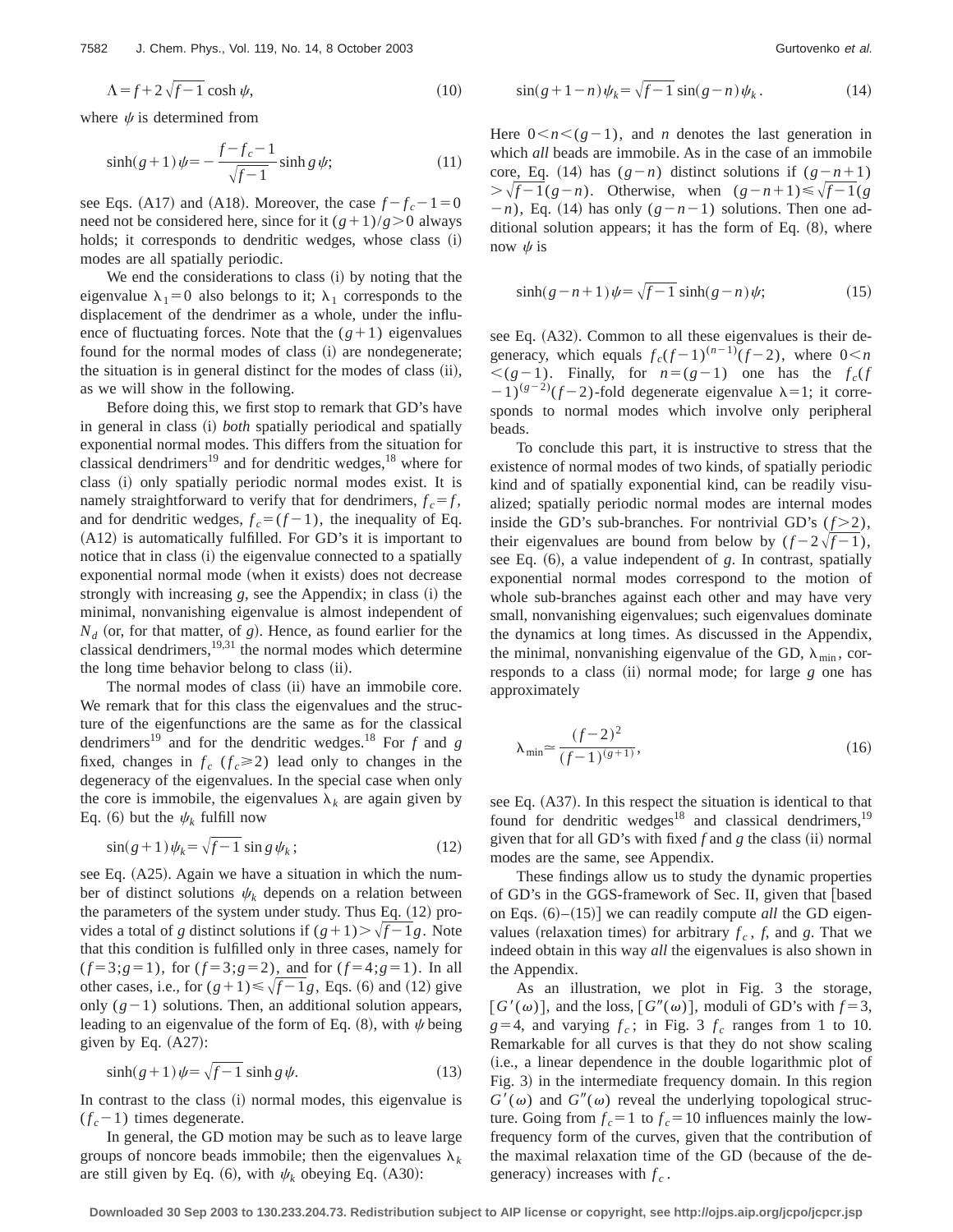

FIG. 3. Reduced storage modulus  $[G'(\omega)]$  and loss modulus  $[G''(\omega)]$  plotted in double logarithmic scales vs the reduced frequency  $\omega \tau_0$ . Shown are results for GD's with  $f=3$  and  $g=4$ . The functionality of the core,  $f_c$ , takes the values 1, 2, 3, and 10.

# **IV. NETWORKS BUILT FROM SUBSTRUCTURES** "**CELLS**…**: THE MODEL**

Now we turn to a formalism which allows us to study the dynamics of networks built from topologically complex substructures. In the next section we will apply this method to regular lattices built from GD's. We start by remarking that the study of cross-linked polymer chains which then form regular lattices has a long history;  $44-48$  treating crosslinked dendritic structures is, however, of quite recent interest.<sup>8,18</sup> Before considering particular networks based on GD's, in this section we recall a general approach developed by some of  $us^{14,15}$  to treat the dynamics of lattices formed by identical cells (substructures). In former works $14,15$  these cells consisted themselves of subunits; here we let the cells have an arbitrary architecture, and require only that they are topologically identical to each other.

We start our presentation based on a (topologically) three-dimensional cubic lattice; the reduction to lower dimensions and the extension to higher topological dimensions are quite straightforward. The elementary cubic cell of the lattice is denoted by a three-component index  $\mathbf{\Omega} = (\alpha, \beta, \gamma)$ where  $\alpha$ ,  $\beta$ , and  $\gamma$  range from 1 to *N*. We assume that such a cell contains *s* beads, which we number by the index  $j \in \{1, \dots, s\}$ . The whole network consists then of  $sN^3$  beads, numbered by  $(j,\Omega) \equiv (j,\alpha,\beta,\gamma)$ . As before, all the beads are connected to their neighbors by means of elastic springs which have the same elasticity constant *K*.

In this case the determination of the eigenvalues of the connectivity matrix **A** simplifies considerably, since the elastic term in Eq.  $(1)$  reads:<sup>14,15</sup>

$$
\sum_{m=1}^{N_{\text{tot}}} A_{lm} \mathbf{R}_m(t) = \sum_{i=1}^{s} \sum_{\mathbf{\Omega}'} A_{j\mathbf{\Omega}i\mathbf{\Omega}'} \mathbf{R}_{i\mathbf{\Omega}'}(t)
$$

$$
= \sum_{i=1}^{s} A_{j\mathbf{\Omega}i\mathbf{\Omega}} \mathbf{R}_{i\mathbf{\Omega}}(t)
$$

$$
+ \sum_{i=1}^{s} \sum_{\mathbf{\Omega}'} A_{j\mathbf{\Omega}i\mathbf{\Omega}'} \mathbf{R}_{i\mathbf{\Omega}'}(t) \qquad (17)
$$

where one lets  $l \rightarrow (j,\Omega)$  and  $m \rightarrow (i,\Omega')$ . Due to obvious symmetries, one now sets in Eq. (17)  $B_{ji}^{(\text{int})} \equiv A_{j\Omega i\Omega}$  and  $B_{ji}^{(ext)}(\Delta) \equiv B_{ji}^{(ext)}(\Omega - \Omega') \equiv A_{j\Omega i\Omega'}$ . This leads to<sup>15</sup>

*m*<sup>1</sup>

$$
\sum_{n=1}^{N_{\text{tot}}} A_{lm} \mathbf{R}_m(t) = \sum_{i=1}^{s} B_{ji}^{(\text{int})} \mathbf{R}_{i\Omega}(t)
$$

$$
+ \sum_{i=1}^{s} \sum_{\Delta} B_{ji}^{(\text{ext})}(\Delta) \mathbf{R}_{i\Omega - \Delta}(t), \qquad (18)
$$

where  $\Delta = \Omega - \Omega'$  is the relative distance between the lattice cells  $\Omega$  and  $\Omega'$ , measured in units of number of cells. In Eq. (18) the matrix  $\mathbf{B}^{(\text{int})} = \{B_{ji}^{(\text{int})}\}\$ is the connectivity matrix inside a given cell consisting of *s* beads. On the other hand, the matrices  $\mathbf{B}^{(ext)}(\Delta) = \{B_{ji}^{(ext)}(\Delta)\}\)$  describe the intercell connections: In them the nonzero elements  $B_{ji}^{(ext)}(\Delta)$  equal -1; they indicate that bead  $j$  of cell  $\Omega$  and bead  $i$  of cell  $\Omega' = \Omega - \Delta$  are connected by a bond. If one connects the cells in the spirit of Fig. 1, each elementary cell is directly connected to its nearest-neighbor cells only; for a topologically cubic lattice the  $\Delta$  are then restricted to the set  $\{(1, 0, 1)\}$ 0),  $(-1, 0, 0)$ ,  $(0, 1, 0)$ ,  $(0, -1, 0)$ ,  $(0, 0, 1)$ ,  $(0, 0, -1)$  only.

As discussed in Refs. 14 and 15, the procedure is close in spirit to that encountered in the study of crystals;  $49-51$  the mathematical structure of the theory is identical, but the physical situation is not. In particular, the polymer network is in no way assumed to be translationally invariant.<sup>14,15</sup> Formally now, the ansatz

$$
\mathbf{R}_{j\Omega}(t) \equiv \mathbf{R}_{j\alpha\beta\gamma}(t) = \sum_{k_1, k_2, k_3} \mathbf{C}_{j\mathbf{k}} \exp(i[k_1\alpha + k_2\beta + k_3\gamma])
$$
  
× $\exp[-\lambda(\mathbf{k})t/\tau_0],$  (19)

solves the problem. Here *i* denotes the imaginary unit,  $\tau_0$  $=\zeta/K$  is the characteristic relaxation time, the  $C_{ik}$  are constants, and the **k**=( $k_1$ , $k_2$ , $k_3$ ) obey  $k_i=2\pi m_i/N$ , where the *m<sub>i</sub>* are integers with  $0 \le m_i \le (N-1)$  for  $i=1, 2,$  and 3. Again, one should stress that in Eq.  $(19)$  the index  $\bf{k}$  simply counts the eigenvalues (modes), and is not related to a reciprocal wave vector. Setting

$$
B_{jl}(\mathbf{k}) = B_{jl}^{(\text{int})} + \sum_{\Delta} B_{jl}^{(\text{ext})}(\Delta) \exp(-i\mathbf{k} \cdot \Delta)
$$
 (20)

the Langevin equation of motion, Eq.  $(1)$ , reads now<sup>14,15</sup>

$$
\lambda(\mathbf{k})\mathbf{C}_{jk} = \sum_{l=1}^{s} B_{jl}(\mathbf{k})\mathbf{C}_{lk}.
$$
 (21)

The matrices  $\mathbf{B}(\mathbf{k}) = \{B_{il}(\mathbf{k})\}\)$  carry all the information about the connectivity (inter- and intracell). Since there are  $N^3$  **k** values, there are  $N^3$  different  $\mathbf{B}(\mathbf{k})$  matrices. The symmetry helped to simplify the problem: instead of having to diagonalize **A**, which is a  $(sN^3 \times sN^3)$  matrix, one has now to diagonalize  $N^3$  different ( $s \times s$ ) matrices.<sup>15</sup>

#### **V. DENDRIMER-BASED LATTICES**

Now we apply the general approach of the previous section to our system of interest, and treat topologically regular lattices built from GD's, see for instance Fig.  $1(B)$ . We hence assume that the dendritic building blocks (DBB's) are con-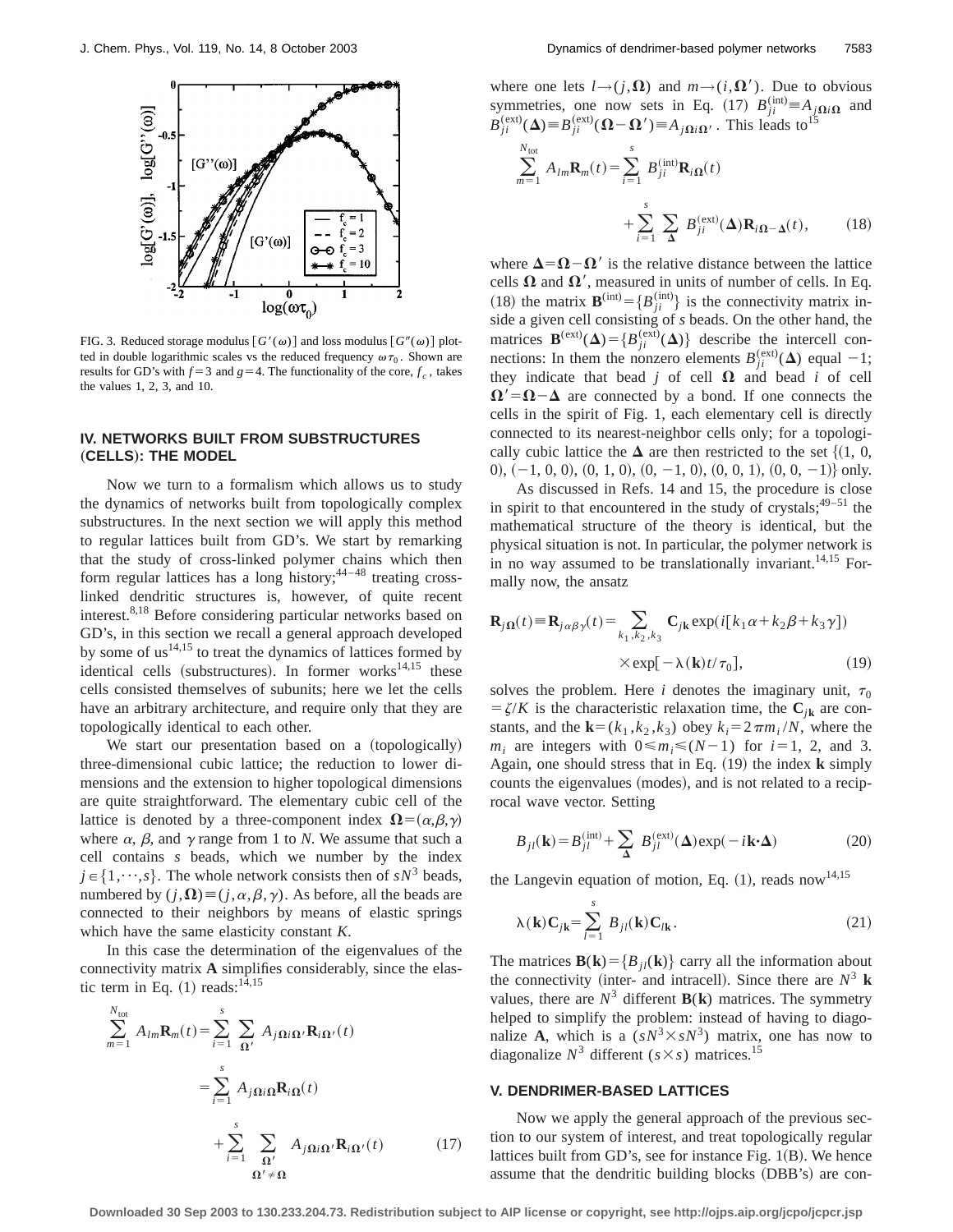nected with each other in a regular way: We denote by  $M_{cr}$ the number of connections stemming from each DBB, divided by the number of its neighboring DBB's. As an example, in Fig.  $1(B)$ , given the two-dimensional pattern of the lattice, one has  $M_{cr} = 4/4 = 1$ .

The case  $M_{cr}$ =1 corresponds to a slightly connected GD-based network. Values of  $M_{cr}$  larger than unity are readily attained. For this we center on the peripheral beads, since they are most prone to serve as connections, given that their functionality inside the GD is less than *f*. A GD with given  $f_c$ ,  $f$ , and  $g$  has  $N_{\text{per}}$  peripheral beads, where

$$
N_{\text{per}} = f_c (f - 1)^{(g - 1)}.
$$
\n(22)

In a simple hypercubic geometry each lattice site has  $2d_{\text{lat}}$ nearest neighbors, where  $d<sub>lat</sub>$  is the dimensionality of the lattice. Setting *n* for the largest integer not exceeding  $(N_{\text{per}}/2d_{\text{lat}})$ , one can then use, in a symmetric way, up to *n* beads to connect a DBB to one of its neighbors.

In order to apply our general approach we have to specify the matrices **B**<sup>(int)</sup>)  $(B_{jl}$ <sup>(int)</sup>) and **B**<sup>(ext)</sup>( $\Delta$ )  $=(B_{jl}^{(ext)}(\Delta))$ , see Eq. (20), to the problem at hand. Focussing on Fig.  $1(B)$ , a link is established between two GD's by the elimination of one bead, say, through a disproportionation reaction. Evidently, other cross-linking procedures are possible, e.g., through the creation of new bonds. Since we treated such situations in previous work, we prefer to consider here the case of Fig.  $1(B)$ . We also stay in the framework of a homopolymer model (all beads in the whole network system have the same friction constants), although the copolymer case may be also considered. $^{23}$  Hence, due to the newly created  $M_{cr}$  connections between each pair of neighboring cells, each such cell has  $M_{cr}d_{\text{lat}}$  beads less than the precursor GD with  $N_d$  beads, Eq. (4). Such a DBB cell contains thus  $s = N_d - M_{cr}d_{\text{lat}}$  beads, and the matrix **B**<sup>(int)</sup> can be obtained from that of the original GD by the removal of these  $M_{cr}d_{\text{lat}}$  beads. Moreover, given that there are  $2d_{\text{lat}}$ nearest neighbors to each DBB cell, there are  $2d_{\text{lat}}$  nonvanishing  $\mathbf{B}^{(ext)}(\Delta)$ ; each of these matrices contains  $M_{cr}$  nonzero elements equal to  $(-1)$ ; see the previous sections for details.

Now we are ready to perform numerical calculations on networks consisting of DBB's; for this we follow our general scheme discussed in Sec. IV. An interesting question on which we will focus is in how far  $M_{cr}$ , the number of connections between pairs of neighboring DBB's, affects the dynamics of the network.

We start at first with DBB's connected into a twodimensional  $(2D)$  square lattice. Here it is worthwhile to recall that such a network is two dimensional only in a topological sense; dynamically, the network moves in the 3D Cartesian space like a fishing net in water. An obvious question is then in how far our results are influenced by the choice of the lattice; we will make some comparisons with 3D lattices at the end of this section.

We start with a fully symmetrical situation so that the symmetry of the DBB matches that of a 2D lattice. Such a situation is, for instance, obtained when  $f_c$ , the functionality of the core of the underlying GD, is taken to be  $2d_{\text{lat}}$ , here thus  $f_c = 4$ . In Fig. 4 we plot the reduced storage modulus



FIG. 4. Reduced storage modulus  $[G'(\omega)]$  plotted in double logarithmic scales vs the reduced frequency  $\omega \tau_0$ . Shown are results for a square (20  $\times$ 20) lattice based on a GD with  $f_c$ =4,  $f$ =4, and  $g$ =3. The number of connections between the DBB's ranges from  $M_{cr} = 1$  to  $M_{cr} = 9$ ; the latter value leads to a network without dangling bonds. The line with open circles gives the behavior of the single, underlying GD.

 $[G'(\omega)]$  for GD's with  $f_c=4$ ,  $f=4$ , and  $g=3$ , which are connected into a  $(20\times20)$  square lattice. We let  $M_{cr}$ , the number of connections between neighboring DBB's, vary such that  $M_{cr}$  equals 1, 3, 5, and 9. Furthermore, we take care that the connections obey the symmetry requirement; they are then regularly distributed with respect to the underlying GD. Note that in our case here  $M_{cr}$ =9 corresponds to the situation in which *all* peripheral beads of the underlying GD participate in connections, so that there are no dangling bonds at all. Distinct from it is the case  $M_{cr} = 1$ , in which the network is only slightly connected. Also presented in Fig. 4 is  $[G'(\omega)]$  for the underlying GD. Starting with the isolated GD, one has a plateau at very high frequencies and a terminal,  $\omega^2$ -type behavior at very low frequencies. The frequency region in between is typical for dendrimers: in the doubly logarithmic scales of Fig. 4 the curve has a logarithmic-type behavior.<sup>37,38</sup> Going now to the lattice case, we start with  $M_{cr}$ =1. The curve at rather high frequencies reveals then the isolated GD behavior of  $[G'(\omega)]$ . This is followed by a region with a power-law decay,  $[G'(\omega)] \sim \omega$ , typical for 2D lattices.46,52,53 Finally, as it is typical for GGS's of finite size, one again reaches at very low frequencies the terminal,  $\omega^2$ -decay pattern of  $[G'(\omega)]$ . In Fig. 4 this terminal domain is located at  $\log(\omega \tau_0) < -3$ .

Increasing  $M_{cr}$  leads to a systematic narrowing of the high-frequency region, in which the GD behavior is evident; the curves for larger  $M_{cr}$  depart earlier from the curve of the single GD. As we will see in the following, this effect has a generic character, i.e., it does not depend significantly on the DBB parameters  $f_c$ ,  $f$ , and  $g$ , nor on the particular type of regular lattice into which the DBB's are connected. This can be explained as follows: The long relaxation times of the single GD are controlled by large amplitude motions. The connections hinder these motions, and force instead the individual DBB to follow the dynamics dictated by the lattice.

In Fig. 5 we plot the reduced storage modulus  $[G'(\omega)]$ again for a 2D  $(20\times20)$  lattice, but built from a larger GD, with  $f_c=4$ ,  $f=4$ , and  $g=4$ . The displayed data show the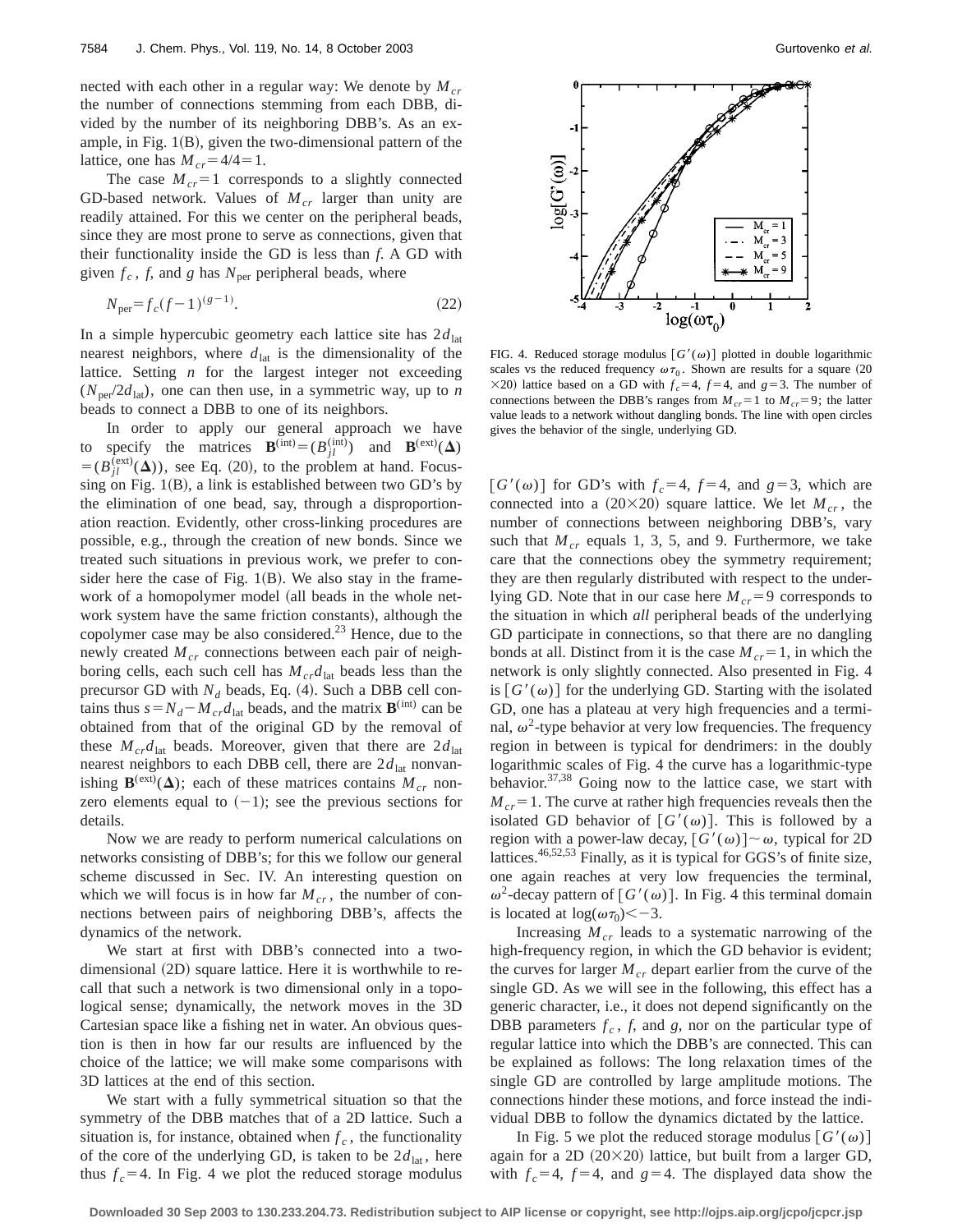

FIG. 5. The same as in Fig. 4 but for DBB's based on a GD with  $f_c = 4$ ,  $f=4$ , and  $g=4$ . Shown are the results for the two extreme cases:  $M_{cr}=1$ and  $M_{cr}$ =27. Also shown is  $[G'(\omega)]$  for the isolated GD (dashed line) and for the same GD, when its peripheral beads are hold fixed (dashed line with stars).

extreme cases, namely  $M_{cr} = 1$  and  $M_{cr} = 27$ ; in the latter there are no dangling bonds anymore (note that the terminal,  $\omega^2$ -type decay of  $[G'(\omega)]$  does not yet show up in Fig. 5). Moreover, in Fig. 5 we also display the relaxation behavior of the isolated GD, and also a situation in which all peripheral beads of the GD are hold immobile. From Fig. 5 the narrowing with increasing  $M_{cr}$  of the domain of GD relaxation is evident; the narrowing gets even more pronounced when the DBB size increases. Furthermore, we note the appearance with large  $M_{cr}$  of a domain intermediate between GD-like and lattice dominated. Also clear from Fig. 5 is that for high  $M_{cr}$  the high-frequency domain cannot be represented in terms of a single DBB with all its peripheral beads fixed. This is due to the extremely narrow relaxation spectrum of a DBB with fixed ends, its longest relaxation time being almost independent of its size. $26,28$ 

As for the loss modulus  $[G''(\omega)]$ , it turns out to be less sensitive to  $M_{cr}$  than  $[G'(\omega)]$ ; see Fig. 6. Here, as usual,  $[G''(\omega)]$  displays a maximum, whose position is mostly determined by the high-frequency modes, which in general in-



FIG. 6. Reduced loss modulus  $[G''(\omega)]$  plotted in double logarithmic scales vs the reduced frequency  $\omega \tau_0$ . Shown are the results for a square (20×20) lattice based on a GD with  $f_c = 4$ ,  $f = 4$ , and  $g = 4$ . Here  $M_{cr}$  ranges from  $M_{cr}$ =1 to  $M_{cr}$ =27, see text for details.



FIG. 7. Reduced storage modulus  $[G'(\omega)]$  plotted in double logarithmic scales vs the reduced frequency  $\omega \tau_0$ . Shown are the results for a cubic  $(20 \times 20 \times 20)$  lattice based on a GD with  $f_c = 3$ ,  $f = 3$ , and  $g = 5$ . The number of connections between neighboring DBB's ranges from  $M_{cr} = 1$  to  $M_{cr}$ = 8. The line with open circles gives  $[G'(\omega)]$  for the isolated GD.

volve the motion of just a few beads. The dependence of the dynamics on  $M_{cr}$  appears predominantly on length scales comparable to the size of the GD. We conclude that the loss modulus  $[G''(\omega)]$  is less adequate than  $[G'(\omega)]$  to display connectivity-related effects. From Fig. 6 we note as special case the totally connected situation,  $M_{cr}$ =27. The corresponding curve has its maximum shifted to higher frequencies, when compared to the situation for smaller  $M_{cr}$ .

All the above conclusions have been drawn on the basis of 2D lattices built from DBB's, whose symmetry is consistent with the symmetry of the lattice (in particular, we chose  $f_c$ =4). To gain an idea on how this point affects our results, we calculated the dynamic moduli for the same 2D lattice built from DBB's which are not symmetrical with respect to the lattice, namely for  $f_c = 3$  (the data are not shown). We found that all our main conclusions are unaffected by the choice of  $f_c$ .

Now we turn to a 3D cubic lattice, obtained by connecting DBB's. Such a structure continues to be rather simple; possibly, however, it may represent real networks closer.<sup>54</sup> In Fig. 7 we present our numerical results for the storage modulus  $[G'(\omega)]$  of a 3D (20×20×20) lattice, built from trifunctional dendrimers of generation 5 ( $f_c = 3$ ,  $f = 3$ , and  $g = 5$ ). With increasing  $M_{cr}$  we observe the same trend as before: going from  $M_{cr}$ =1 to  $M_{cr}$ =8 leads to a stronger departure of the  $[G'(\omega)]$  from the curve corresponding to the isolated GD; the boundary of the region in which these curves differ shifts to higher frequencies.

We conclude by noting that the main significant difference between 2D and 3D GD-based model networks is to be found in the relaxation domain determined by the lattice. To demonstrate this, we plot in Fig. 8 for  $M_{cr} = 1$  the storage modulus  $[G'(\omega)]$  for DBB's connected into a 2D and into a 3D network. Here the DBB's are based on trifunctional dendrimers ( $f_c = 3$ ,  $f = 3$ , and  $g = 5$ ). The difference in  $[G'(\omega)]$ can now be seen in the domain of frequencies where the relaxation starts to differ from that of the single GD, on the low-frequency side. Here one expects a behavior close to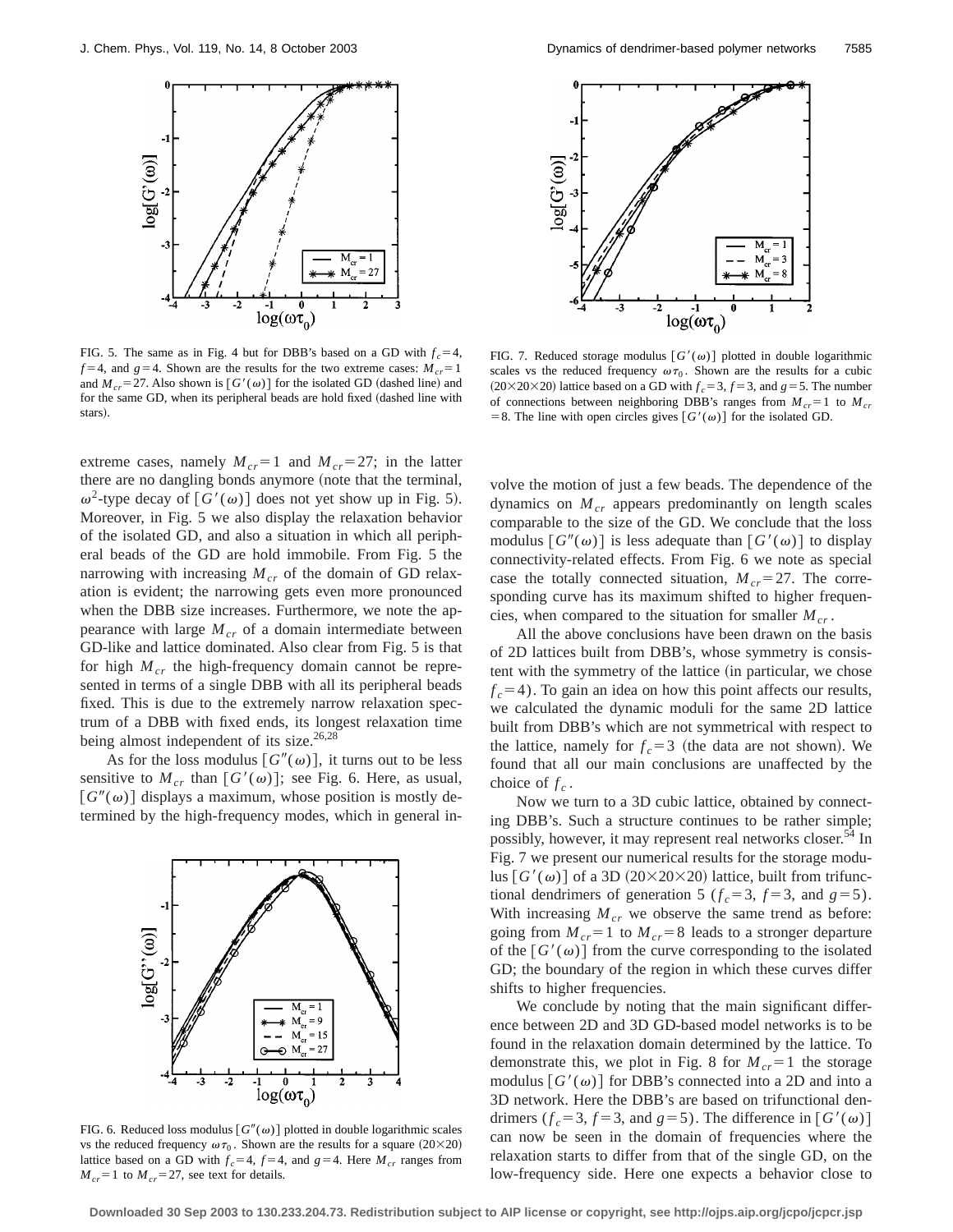

FIG. 8. Reduced storage modulus  $[G'(\omega)]$  plotted in double logarithmic scales vs the reduced frequency  $\omega \tau_0$ . Shown are results for a square (20  $\times$ 20) lattice and for a cubic (20 $\times$ 20 $\times$ 20) lattice based on a GD with  $f_c$ = 3,  $f$  = 3, and  $g$  = 5. Here  $M_{cr}$  = 1. The dashed line gives  $[G'(\omega)]$  for the isolated GD.

 $[G'(\omega)] \sim \omega^{3/2}$  for three-dimensional<sup>47,48</sup> and  $[G'(\omega)] \sim \omega$ for two-dimensional<sup>46,52,53</sup> networks, a fact which is fulfilled in Fig. 8. At even lower frequencies the behavior crosses over to the universal,  $[G'(\omega)] \sim \omega^2$  scaling law. Now, both 2D and 3D regular lattices are very idealized models for general DBB networks; nonetheless, the finding that connecting DBB's into a network (by which the mobility of their peripheral monomers is hindered) leads to the narrowing of the internal relaxation domain of the DBB is a fact of general validity, which may be used as a signature for cross linking.

# **VI. CONCLUSIONS**

In this paper we presented a theoretical study of the dynamics of dendrimer-based polymer networks. In such structures, the networks are created by connecting DBB's. Our goal was to determine the influence of  $M_{cr}$ , the number of connections between the neighboring DBB's, on the mechanical characteristics (such as the storage and the loss moduli) of the network. We modeled the systems by GGS, a method which extends Rouse's ideas to hyperbranched and to multiply-connected objects. We performed our study in two steps, considering first isolated GD's and then regular networks formed by such GD's.

First, we determined analytically the eigenvalues (relaxation times) and the eigenfunctions for the generalized dendrimers (GD's); GD's are given by  $f_c$ , the functionality of the core, *f*, the functionality of the inner branching points, and *g*, the generation. Such GD's describe a wide class of structures, among which are the classical dendrimers  $(f_c = f)$ , the dendritic wedges  $(f_c = f - 1)$ , and the macromolecular stars  $(f_c > 2, f = 2)$ . Our general results here are fully consistent with previously undertaken studies.<sup>18,19,31</sup>

Then, we recalled a general method for determining in the GGS framework the dynamics of regular lattices formed by identical cells (domains) of arbitrary internal topology. We applied this method to regular (2D as well as 3D) lattices, obtained by connecting DBB's. Our main variable here was the number of connections,  $M_{cr}$ , between neighboring DBB's. Using analytical and numerical methods we evaluated the dynamical shear modulus of the system under study, while highlighting the role played by  $M_{cr}$ . The fact that an increase in  $M_{cr}$  is linked to a hindrance of the mobility of the peripheral DBB groups leads to the exclusion of the long relaxation times of the DBB's from the relaxation of the whole lattice. With increasing  $M_{cr}$  the storage modulus  $[G'(\omega)]$  of the network deviates more and more from the behavior of  $[G'(\omega)]$  for the isolated GD. This effect is very general; in particular, it is almost independent of the  $f_c$ ,  $f$ , and *g* parameters and of the type (2D or 3D) of the underlying lattice. We expect that the effects discussed here will be readily observable through appropriate mechanical experiments on dendrimer-based polymer networks.

#### **ACKNOWLEDGMENTS**

Helpful discussions with Dr. Sergey V. Lyulin are gratefully acknowledged. This work was supported by the Fonds der Chemischen Industrie, by the BMFB, by the DFG, and by the INTAS (Grant No. 00-712). A.A.G. acknowledges the support of the Alexander von Humboldt Foundation and of the Academy of Finland (Grant No. 202598). Y.Y.G. acknowledges the support of the Russian Federal Program ''Integration,'' of the Russian Foundation of Basic Research (Grant No. 02-03-33132), and of the ESF Scientific Program SUPERNET.

# **APPENDIX: EIGENVALUES AND EIGENFUNCTIONS OF A GENERALIZED DENDRIMER**

Here we present the determination of the eigenvalues and eigenfunctions of GD's which are characterized by  $f_c$ , the functionality of the core, by *f*, the functionality of the other inner beads, and by *g*, the number of generations. Our procedure follows closely that of the Appendix of Ref. 18, so that we focus on the differences encountered in going from the dendritic wedge treated in Ref. 18 to our general case here; note that for the wedge  $f_c = (f - 1)$  holds.

#### **1. Mobile core**

When the core is mobile in general all GD beads may be involved in the motion.<sup>18,19,31</sup> Since each inner GD bead is connected to one bead from the previous and  $(f-1)$  beads from the next generation, the Langevin equations of motion for the inner GD beads read [see Eq.  $(1)$ ]

$$
\zeta \frac{d\mathbf{R}_{j,m}(t)}{dt} + K \left[ f\mathbf{R}_{j,m}(t) - \mathbf{R}_{j-1,n}(t) - \sum_{l=1}^{f-1} \mathbf{R}_{j+1,l}(t) \right] = 0.
$$
\n(A1)

Here  $\mathbf{R}_{i,m}(t)$  is the position vector of the *m*th bead of generation *j*, where the index *j* for the inner beads lies in the range  $0 \leq j \leq g$  (*j*=0 corresponds to the core) and  $\mathbf{R}_{i-1,n}(t)$ and  $\mathbf{R}_{i+1,l}(t)$  ( $l=1,\ldots, f-1$ ) correspond to the locations of the nearest neighbors to  $\mathbf{R}_{j,m}(t)$ . As in Ref. 18 we set the right-hand side of Eq.  $(A1)$  to zero, since the averages we are interested in imply only linear relations of the normal modes. The system of Eq. (A1) can be solved by the transformation<sup>18</sup>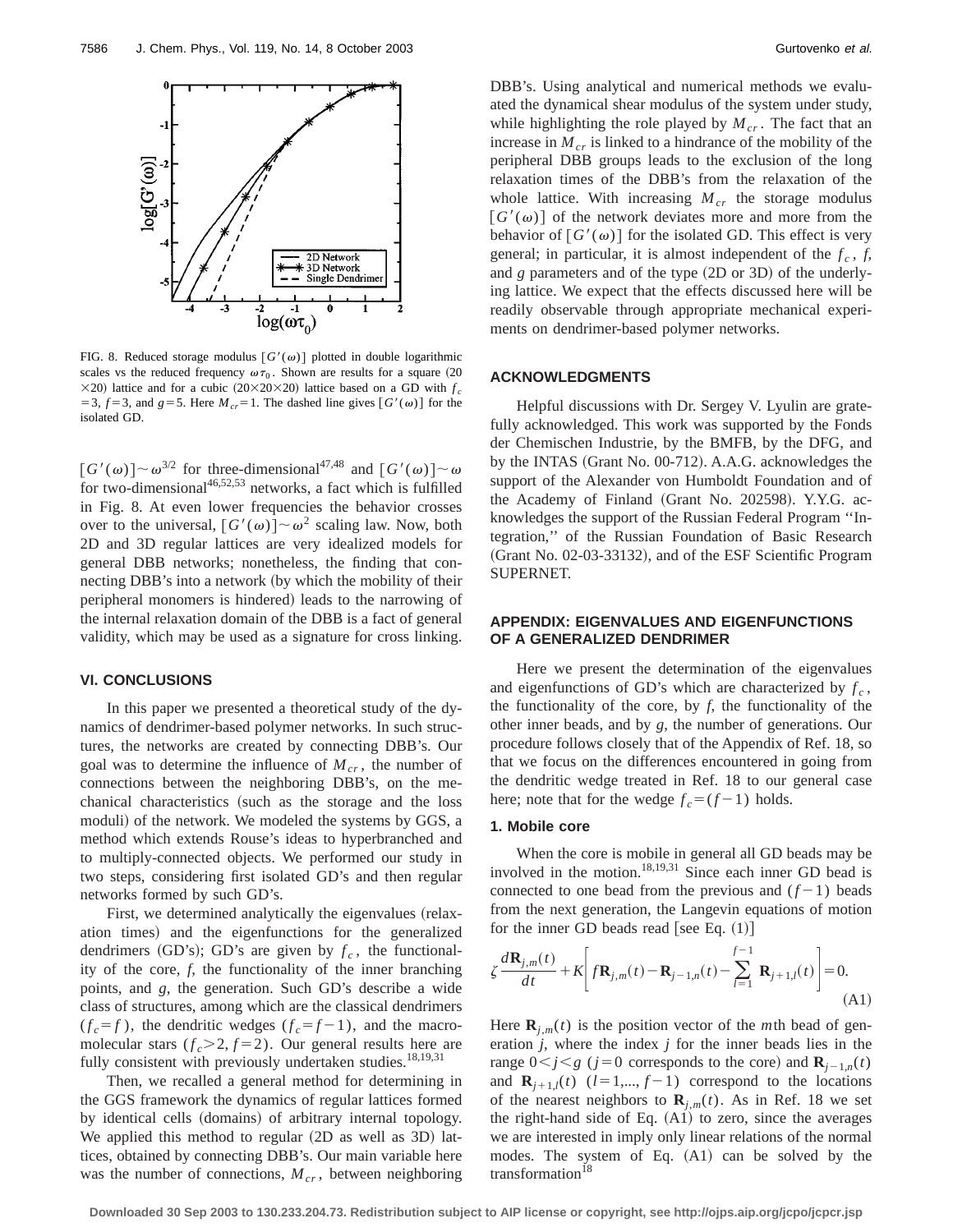$$
\mathbf{R}_{j,m}(t) = \sum_{k} \mathbf{C}_{k} \Pi_{k}(j,m) \exp[-\lambda_{k}t/\tau_{0}], \tag{A2}
$$

where  $\tau_0 = \zeta/K$  is the characteristic relaxation time of the GD,  $C_k$  are *j*-independent constants,  $\lambda_k$  are the eigenvalues, and  $\Pi_k(j,m)$  are the eigenfunctions corresponding to Eq.  $(A1)$ . The relaxation times  $\tau_k$  are uniquely determined by the eigenvalues  $\lambda_k$  through  $\tau_k = \tau_0 / \lambda_k$ . Inserting Eq. (A2) into Eq.  $(A1)$  leads to

$$
(-\lambda_k)\Pi_k(j,m)
$$
  
+  $\left[f\Pi_k(j,m) - \Pi_k(j-1,n) - \sum_{l=1}^{f-1} \Pi_k(j+1,l)\right] = 0.$  (A3)

As before, $18,19$  also for GD's the normal modes can be characterized by motions involving one ''root'' bead and all of its descendants of higher generations. For any subwedges having as ancestor the same root, beads which belong to the same generation move in the same manner.<sup>18,19</sup> For motions in which the core is the root one thus has  $\Pi_k(i,m)$  $=\Pi_k(j)$ ; see also Refs. 19 and 18 and Fig. 3 of Ref. 31. It this way Eq.  $(A3)$  gets simplified to

$$
(-\lambda_k)\Pi_k(j) + [f\Pi_k(j) - \Pi_k(j-1) - (f-1)\Pi_k(j+1)] = 0.
$$
\n(A4)

One solution of Eq. (A4) is  $\Pi_k(j)$  = const; the corresponding eigenvalue is  $\lambda_1=0$ . The other solutions are best obtained using the substitution  $\Pi_k(j) = (f-1)^{-j/2} \Phi_k(j)$ , which leads to $18,\overline{19}$ 

$$
(f - \lambda_k)\Phi_k(j) - \sqrt{f - 1}[\Phi_k(j + 1) + \Phi_k(j - 1)] = 0.
$$
 (A5)

Equation (A5) holds for all inner beads,  $0 \lt i \lt g$ . The peripheral beads,  $j = g$ , obey

$$
(1 - \lambda_k)\Phi_k(g) - \sqrt{f - 1}\Phi_k(g - 1) = 0
$$
 (A6)

while for the case  $j=0$  one has

$$
(f_c - \lambda_k)\Phi_k(0) - \frac{f_c}{\sqrt{f-1}}\Phi_k(1) = 0.
$$
 (A7)

Note that only in Eq.  $(A7)$  the parameter  $f_c$  enters explicitly. Hence this equation is the one that differentiates arbitrary GD's, classical dendrimers<sup>19</sup> (for which  $f_c = f$ ), and dendritic wedges<sup>18</sup> (for which  $f_c = f - 1$ ).

Now, a general group of eigenfunctions  $\Phi_k(j)$  to the system of Eqs.  $(A5)–(A7)$  can be expressed as linear combinations of the functions  $\Phi_k^c(j) = \cos j\psi_k$  and  $\Phi_k^s(j)$  $=$ sin  $j\psi_k$ , where the  $\psi_k$  will be determined in the following. It is namely a simple matter to verify that  $\Phi_k^c(j)$  and  $\Phi_k^s(j)$ satisfy Eq.  $(A5)$  for the eigenvalue<sup>18,19</sup>

$$
\lambda_k = f - 2\sqrt{f - 1} \cos \psi_k. \tag{A8}
$$

Equations (A6) and (A7) fix now the form of  $\Phi_k(j)$ . It is easy to check that the linear combination

$$
\Phi_k(j) = \left[\sqrt{f-1}(f_c - f) + \left[2(f-1) - f_c\right]\cos\psi_k\right]\Phi_k^s(j) + \left[f_c\sin\psi_k\right]\Phi_k^c(j),\tag{A9}
$$

which can be rewritten as

$$
\Phi_k(j) = (f-1)\sin(j+1)\psi_k + (f_c - f)\sqrt{f-1}\sin j\psi_k \n+ (f - f_c - 1)\sin(j-1)\psi_k, \tag{A10}
$$

solves both Eq. (A7) and also Eq. (A6) when the  $\psi_k$  obey

$$
\sin(g+1)\psi_k = \frac{f-f_c - 1}{\sqrt{f - 1}} \sin g \psi_k.
$$
 (A11)

We stop to emphasize that by setting  $f_c = f$  or  $f_c = (f - 1)$  in Eqs.  $(A10)$  and  $(A11)$ , we recover the previously obtained results for classical dendrimers<sup>19</sup> and for dendritic wedges,  $18$ respectively.

Now we turn to the question of the number of distinct eigenvalues obtainable from Eq.  $(A11)$ . As previously discussed by some of us for dendritic wedges,  $^{18}$  in class (ii), Eqs. (A8) and (A11) lead to either  $(g-1)$  or to *g* distinct eigenvalues. This depends on whether  $(g+1)/g$  is larger or smaller than  $|f-f_c-1|/\sqrt{f-1}$ . For

$$
\frac{(g+1)}{g} > \frac{|f - f_c - 1|}{\sqrt{f - 1}}\tag{A12}
$$

Eqs.  $(A8)$  and  $(A11)$  lead to a total of *g* distinct solutions; otherwise the number of distinct solutions is  $(g-1)$ . We note that Eq.  $(A12)$  is automatically fulfilled for the classical dendrimers<sup>19</sup> ( $f_c = f$ ) and for the dendritic wedges<sup>18</sup>  $(f_c = f - 1)$ . In other words, all their class (i) nonvanishing eigenvalues and corresponding eigenfunctions are of spatially periodic type.

When Eq.  $(A12)$  does not hold there appear, as for class  $(iii)$  normal modes,<sup>18</sup> additional eigenfunctions. We note first that the combination

$$
\Phi(j) = (f-1)\sinh(j+1)\psi + (f_c - f)\sqrt{f-1}\sinh j\psi
$$

$$
+ (f - f_c - 1)\sinh(j-1)\psi
$$
 (A13)

fulfills Eq.  $(A5)$  for the eigenvalue

$$
\Lambda = f - 2\sqrt{f - 1} \cosh \psi. \tag{A14}
$$

Inserting Eq.  $(A13)$  into Eqs.  $(A6)$  and  $(A7)$  leads to the following equation for  $\psi$ :

$$
\sinh(g+1)\psi = \frac{f-f_c - 1}{\sqrt{f - 1}} \sinh g \psi.
$$
 (A15)

One can easily demonstrate (see Ref.  $18$ ) that apart from the trivial solution  $\psi=0$ , Eq. (A15) has a single additional solution  $\psi$  if and only if  $(g+1)/g \le |f-f_c-1|/\sqrt{f-1}$  and  $(f-f_c-1)$ .

Interestingly, when  $(f-f_c-1) < 0$  and  $(g+1)/g$  $\leq |f - f_c - 1| / \sqrt{f - 1}$ , Eq. (A15) has no nontrivial solutions. It turns out that in this case the spatially exponential eigenmode still exists; now its eigenfunction ''alternates'' from generation to generation, namely it is given by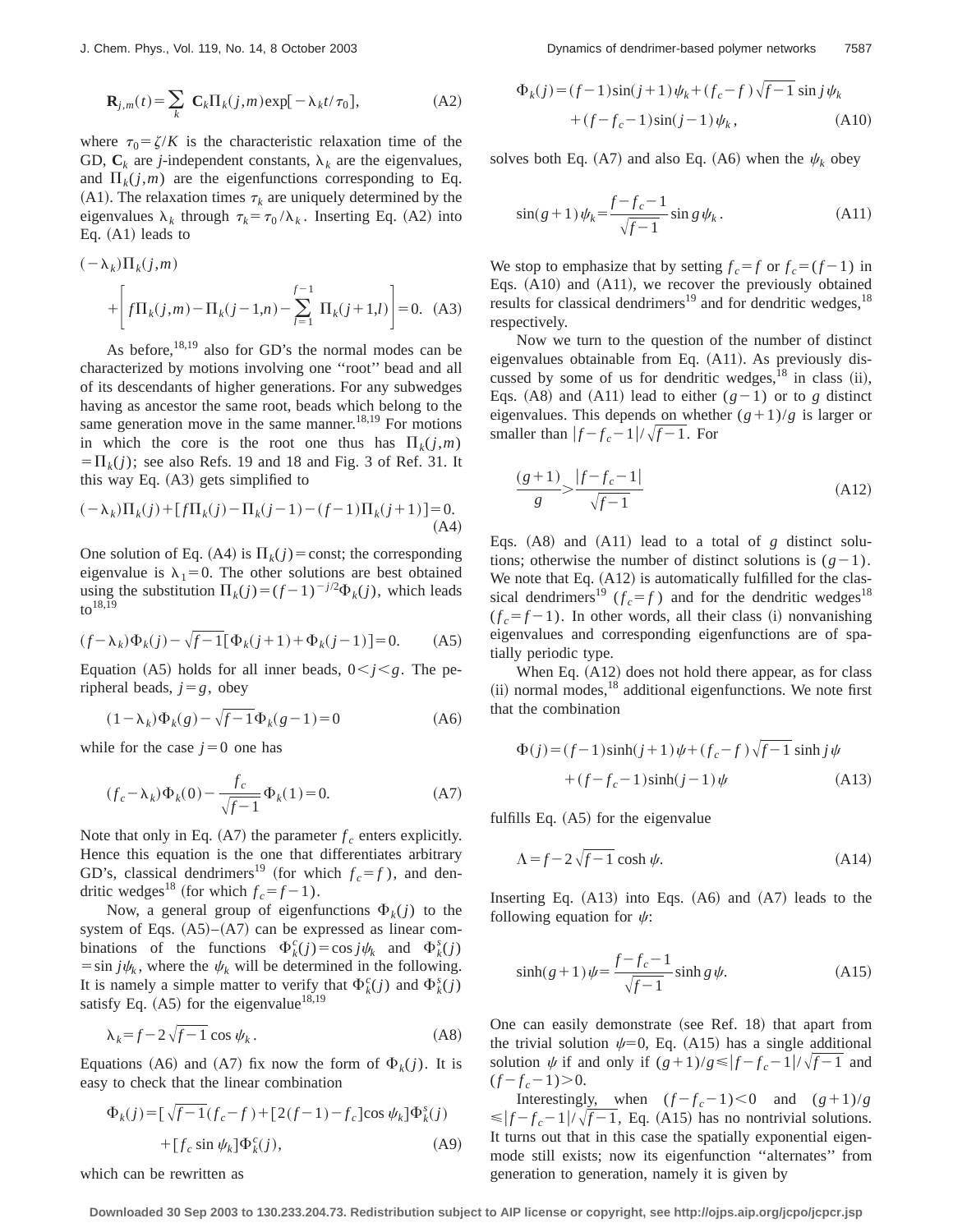$$
\Phi(j) = (-1)^{j} [(f-1)\sinh(j+1)\psi - (f_c - f)\sqrt{f-1} \sinh j\psi + (f - f_c - 1)\sinh(j-1)\psi].
$$
\n(A16)

One should note the factor  $(-1)^j$  when comparing Eq.  $(A16)$  with Eq.  $(A13)$ . It is now straightforward to verify that this eigenfunction corresponds to the eigenvalue

$$
\Lambda = f + 2\sqrt{f - 1} \cosh \psi,\tag{A17}
$$

where  $\psi$  is determined by

$$
\sinh(g+1)\psi = -\frac{f-f_c - 1}{\sqrt{f - 1}} \sinh g \psi.
$$
 (A18)

Because of the change of sign in this condition, in a similar way as above, it follows that Eq.  $(A18)$  has a single, nontrivial solution if and only if  $(f-f_c-1) < 0$  and  $(g+1)/g$  $\leq$   $|f-f_c-1|/\sqrt{f-1}$ .

We stop to note the differences between Eqs.  $(AB)$ ,  $(A10)$ , and  $(A11)$  on one hand and Eqs.  $(A13)–(A18)$  on the other. They lead to a total of  $g$  nondegenerate class  $(i)$  eigenmodes, which can be categorized into two groups: The first group is given by spatially periodic normal modes, the second group contains at most one spatially exponential normal mode. Including the eigenvalue  $\lambda_1=0$  we hence have a total of

$$
N_{\lambda}^{(1)} = g + 1 \tag{A19}
$$

distinct, class (i) eigenvalues (i.e., relaxation times).

Before turning to the class (ii) normal modes, it is very instructive at this point to estimate the value of the minimal nonvanishing eigenvalue in class  $(i)$ . From Eq.  $(A8)$ it follows that for spatially periodical normal modes the eigenvalues are bound from below by  $f - 2\sqrt{f - 1}$ , which is always positive. Furthermore, these eigenvalues do not depend on *g*. The  $\Lambda$  eigenvalue of Eq. (A14) for class (i) normal modes can be estimated as follows: $18$  Using the new variable  $z = \exp \psi$  one can rewrite Eq. (A15) in the form

$$
z = \frac{f - f_c - 1}{\sqrt{f - 1}} \frac{1 - z^{-2g}}{1 - z^{-2g - 2}}.
$$
 (A20)

In terms of *z* the eigenvalue  $\Lambda$ , Eq. (A14), reads

$$
\Lambda = f - \sqrt{f - 1}(z + z^{-1}).\tag{A21}
$$

For large  $g$  one can obtain  $z$  iteratively from Eq.  $(A20)$ . Evidently, a starting point  $(g \rightarrow \infty)$  is  $z^{(0)} \approx (f - f_c - 1)$ /  $\sqrt{f-1}$  [note that here  $(f - f_c - 1)$  is positive and that  $(f - f_c - 1)/\sqrt{f - 1} > (g + 1)/g > 1$ ] from which, with Eq.  $(A21)$ , it follows that

$$
\Lambda^{(0)} = (f_c + 1) - \frac{f - 1}{f - f_c - 1}.
$$
\n(A22)

We stress that, similar to spatially periodic normal modes, the eigenvalue for the spatially exponential mode is bound from below by  $\Lambda^{(0)}$ , which does not depend on *g*. Note that the case  $f_c = (f - 1)$  [when one has a singularity in Eq.  $(A22)$  is not included, because for  $f_c = (f - 1)$  no eigenvalue of  $\Lambda$  type exists, see Eq. (A12). Also, care has to be taken for the special case  $f_c = (f - 2)$ , for which one might infer  $\Lambda^{(0)} = 0$ , see Eq. (A22). However, this case,  $f_c = (f - 2)$ , is again not consistent with the appearance of a spatially exponential normal mode, see Eq.  $(A12)$ , and therefore has to be excluded from consideration. Repeating all the above arguments for the exponential eigenmode of ''alternating'' type, see Eqs. (A17) and (A18), one can again show that  $\Lambda^{(0)}$ , given by Eq. (A22), is a lower boundary for  $\Lambda$ . Thus for class (i) normal modes the eigenvalue  $\Lambda$  is practically independent of the size of the dendrimer (i.e., of the number of generations  $g$ ). As we will see in the following, this is not the case for class (ii) normal modes.

## **2. Immobile core**

The next group of motions which we consider imply an immobile core, $18,19,31$  i.e., they are class (ii) normal modes. Here, because of the inherent symmetry, one has for GD's with given  $f$  and  $g$  the same set of eigenvalues (relaxation times) as for the classical dendrimers<sup>19</sup> and the dendritic wedges<sup>18</sup> with the same  $f$  and  $g$ . The only difference consists in the degeneracy of these eigenvalues. To see this, consider first the case when the normal mode involves a mobile nextneighbor bead to the core. Then the degeneracy of the corresponding eigenvalues will be here  $(f_c - 1)$ -fold, as compared to  $(f-1)$ -fold for the classical dendrimer<sup>19</sup> and to  $(f-2)$ -fold for the dendritic wedge.<sup>18</sup> This can be seen as follows: One can choose as eigenmodes those in which most of the neighboring beads of the core and their descendents are immobile, so only two neighboring beads (and their subwedges) move against each other, while the core stays immobile.18,19,31 These beads act as ''roots.'' Now focusing on such one root, one can pick for it exactly  $(f_c - 1)$  different partner roots, by which one obtains a set of corresponding,  $(f_c - 1)$ , linearly independent normal modes. It is then easy to verify that the other normal modes of this class follow by a linear operation (a subtraction) from the members of the set.18,19,31

Thus, for class (ii) normal modes, the problem involves separated, mobile subwedges. The problem has been discussed in details in Ref. 18, so that we can report the results, restricting ourselves to point out the changes due to the GD. First, when GD beads of the first generation are mobile, whereas the core is immobile, Eq.  $(A7)$  gets replaced by<sup>18,19</sup>

$$
(f - \lambda_k)\Phi_k(1) - \sqrt{f - 1}\Phi_k(2) = 0
$$
 (A23)

and the functions

$$
\Phi_k^s(j) = \sin j \psi_k \quad \text{with} \quad j = 1, \dots, g \tag{A24}
$$

in which the  $\psi_k$  fulfill

$$
\sin(g+1)\psi_k = \sqrt{f-1}\sin g\,\psi_k,\tag{A25}
$$

solve Eqs. (A6) and (A23) for the eigenvalues  $\lambda_k$ , again given by Eq.  $(A8)$ .

The number of distinct solutions of Eqs.  $(A8)$  and  $(A25)$ follows now along the discussion lines after Eq.  $(A11)$ : The result is that for  $(g+1)$  $\searrow$   $\sqrt{f-1}g$  Eqs. (A8) and (A25) have *g* distinct solutions; otherwise the number of distinct solutions is  $(g-1)$ . We note<sup>18</sup> that the condition  $(g+1)$  $\frac{1}{4}$  / $f - 1g$  is fulfilled only in a few cases, namely, for  $f = 3$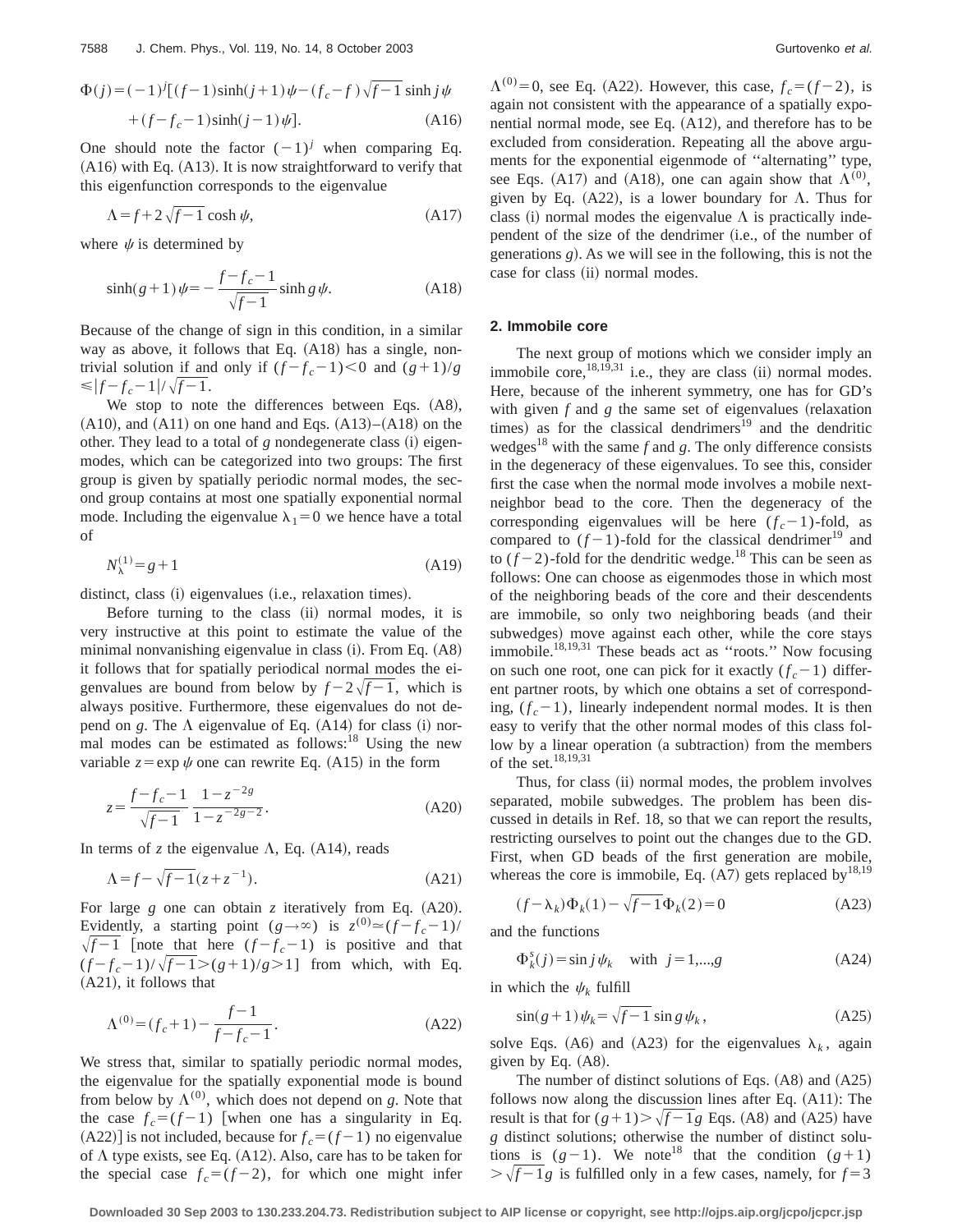with  $g=1$  and  $g=2$  and for  $f=4$  with  $g=1$ . For all other values of the system's parameters we find, based on Eq.  $(A8)$ ,  $(g-1)$  distinct eigenvalues, whose eigenmodes are spatially periodic functions of *j*. In general hence  $(g+1)$  $\leq \sqrt{f-1}g$  holds, so that one obtains additional eigenmodes. These are of the form $18,19$ 

$$
\Phi(j) = \sinh j \psi \tag{A26}
$$

and fulfill Eq.  $(A5)$  for  $\Lambda$  given by Eq.  $(A14)$ . They also fulfill Eq.  $(A23)$ , whereas Eq.  $(A6)$  requires in addition that

$$
\sinh(g+1)\psi = \sqrt{f-1}\sinh g\,\psi\tag{A27}
$$

holds. This relation, as discussed above, has a single additional solution  $\psi$  if and only if  $(g+1) \le \sqrt{f-1}g$ . In this way we have in all cases *g* different eigenvalues. Taking now into account the  $(f_c - 1)$ -fold degeneracy discussed before, we obtain a total of  $(f_c - 1)g$  class (ii) normal modes in which next neighbors to the core move.

In general, as discussed before, in class (ii) normal modes even larger groups of noncore beads may stay immobile. We denote by *n*, with  $n < (g-1)$ , the last generation in which all beads are immobile. This last generation contains  $f_c(f-1)^{n-1}$  immobile beads and we focus on a particular one, to which  $(f-1)$  mobile beads are attached. As before, the combination of  $(f-1)$  subwedges implies a  $(f-2)$ -fold degeneracy, so that the total degeneracy is now  $f_c(f-1)^{n-1}(f-2)$ -fold, with  $n \in \{1,...,g-2\}$ .

Now for  $\Phi_k(j) \equiv 0$  (with  $0 \leq j \leq n$ ) and  $\Phi_k(n+1) \neq 0$ , Eq. (A5) holds for  $n < j < g$ , Eq. (A6) stays unchanged, and Eq.  $(A23)$  is replaced by<sup>18</sup>

$$
(f - \lambda_k)\Phi_k(n+1) - \sqrt{f - 1}\Phi_k(n+2) = 0.
$$
 (A28)

This leads to the following set of eigenfunctions [see Eqs.  $(A24)$  and  $(A25)$  :

$$
\Phi_k^s(j) = \sin(j - n)\,\psi_k\,,\tag{A29}
$$

where the eigenvalues are given by Eq. (A8) and the  $\psi_k$  have to be obtained from  $18$ 

$$
\sin(g+1-n)\psi_k = \sqrt{f-1}\,\sin(g-n)\psi_k\,. \tag{A30}
$$

Similar to the cases discussed before, Eq.  $(A30)$  has in the interval  $0<\psi_k<\pi$  exactly  $(g-n)$  distinct solutions if  $(g - n + 1)$ > $\sqrt{f - 1(g - n)}$ . Otherwise, i.e., when  $(g - n)$  $+1$ ) $\leq \sqrt{f-1}(g-n)$ , there are  $(g-n-1)$  distinct solutions of the type of Eq.  $(A29)$ , complemented by one obeying a form akin to Eq.  $(A26)$ , namely,

$$
\Phi(j) = \sinh(j - n)\psi,\tag{A31}
$$

whose eigenvalue  $\Lambda$  keeps the form of Eq. (A14), the condition on  $\psi$  being now<sup>18</sup>

$$
\sinh(g - n + 1)\psi = \sqrt{f - 1}\sinh(g - n)\psi.
$$
 (A32)

The last equation has a unique nontrivial solution if and only if  $(g-n+1) \le \sqrt{f-1}(g-n)$ . Thus, taking into account the degeneracies of eigenmodes, we find here a total of  $(g - n)f_c(f - 2)(f - 1)^{n-1}$  eigenvalues.

Finally, in the special situation,  $n=(g-1)$ , in which only the peripheral beads move, given that  $\Phi_k(g-1)=0$ , one has<sup>18</sup> from Eq.  $(A6)$ 

$$
(-\lambda_k)\Phi_k(g) + \Phi_k(g) = 0.
$$
 (A33)

Equation (A33) has the unique solution  $\lambda=1$ , which is  $f_c(f-1)^{g-2}(f-2)$ -fold degenerate.

Paralleling Ref. 18, we obtain now the total number  $N_{\lambda}^{(2)}$ of eigenvalues (relaxation times) for the class (ii) normal modes: Summarizing, in class (ii) one has for each  $n \in \{1,...,g-1\}$  exactly  $(g-n)$  distinct eigenvalues, which are each  $f_c(f-2)(f-1)^{n-1}$ -fold degenerate. Including also the case  $n=0$ , with *g* distinct eigenvalues, each  $(f_c-1)$ times degenerate, leads to

$$
N_{\lambda}^{(2)} = (f_c - 1)g + \sum_{n=1}^{g-1} (g-n)f_c(f-2)(f-1)^{n-1}
$$
  
=  $f_c \frac{(f-1)^g - 1}{f-2} - g$  (A34)

for  $f \geq 3$  and to

$$
N_{\lambda}^{(2)} = (f_c - 1)g\tag{A35}
$$

for  $f = 2$ . We obtain the total number of normal modes, by summing those from class  $(i)$ , Eq.  $(A19)$ , and from class  $(ii)$ , Eqs.  $(A34)$  and  $(A35)$ :

$$
N_{\lambda} = N_{\lambda}^{(1)} + N_{\lambda}^{(2)} = N_d, \tag{A36}
$$

see Eqs.  $(4)$  and  $(5)$ . Equation  $(A36)$  shows that we have indeed found *all* the eigenvalues (relaxation times) of the GD's, with their correct degeneracy.

Finally, the estimation of the minimal eigenvalue in the class (ii) of normal modes proceeds exactly as in Ref. 18. There it was proven that the minimal, nonvanishing eigenvalue corresponds to a spatially exponential normal mode, whose eigenvalue  $\Lambda^{(1)}$  obeys<sup>18</sup>

$$
\Lambda^{(1)} \approx \frac{(f-2)^2}{(f-1)^{(g+1)}}.
$$
\n(A37)

We note that  $\Lambda^{(1)}$  decreases exponentially with *g* and that it corresponds to a mode in which the largest (main) dendritic branches move as a whole with respect to each other.<sup>18,19</sup>

- <sup>1</sup> J. M. J. Fréchet, Science 263, 1710 (1994).
- 2P. R. Dvornic and D. A. Tomalia, Curr. Opin. Colloid Interface Sci. **1**, 221  $(1996).$
- <sup>3</sup>G. R. Newkome, C. N. Moorefield, and F. Vögtle, *Dendrimers and Den*drons. Concepts, Synthesis, Applications (Wiley-VCH Verlag, Weinheim, 2001).
- <sup>4</sup> R. Yin, Y. Zhu, and D. A. Tomalia, J. Am. Chem. Soc. **120**, 2678 (1998). <sup>5</sup>V. Percec, C.-H. Ahn, G. Ungar, D. J. P. Yeardly, M. Möller, and S. S. Sheiko, Nature (London) 391, 161 (1998).
- <sup>6</sup>S. Jahromi, B. Coussens, N. Meijerink, and A. W. M. Braam, J. Am. Chem. Soc. 120, 9753 (1998).
- 7S. Jahromi, J. H. M. Palmen, and P. A. M. Steeman, Macromolecules **33**,  $577 (2000)$ .
- 8S. Jahromi, V. Litvinov, and B. Coussens, Macromolecules **34**, 1013  $(2001).$
- $9$  J. W. Kriesel and T. D. Tilley, Chem. Mater. 11, 1190 (1999).
- 10W.-D. Jang, D.-L. Jiang, and T. Aida, J. Am. Chem. Soc. **122**, 3232  $(2000).$
- <sup>11</sup>F. Gröhn, G. Kim, B. J. Bauer, and E. J. Amis, Macromolecules 34, 2179  $(2001).$
- $12$  I. Gitsov and C. Zhu, Macromolecules 35, 8418  $(2002)$ .
- 13P. R. Dvornic, J. Li, A. M. de Leuze-Jallouli, S. D. Reeves, and M. J. Owen, Macromolecules 35, 9323 (2002).
- $14$  A. A. Gurtovenko and A. Blumen, J. Chem. Phys.  $115$ , 4924  $(2001)$ .